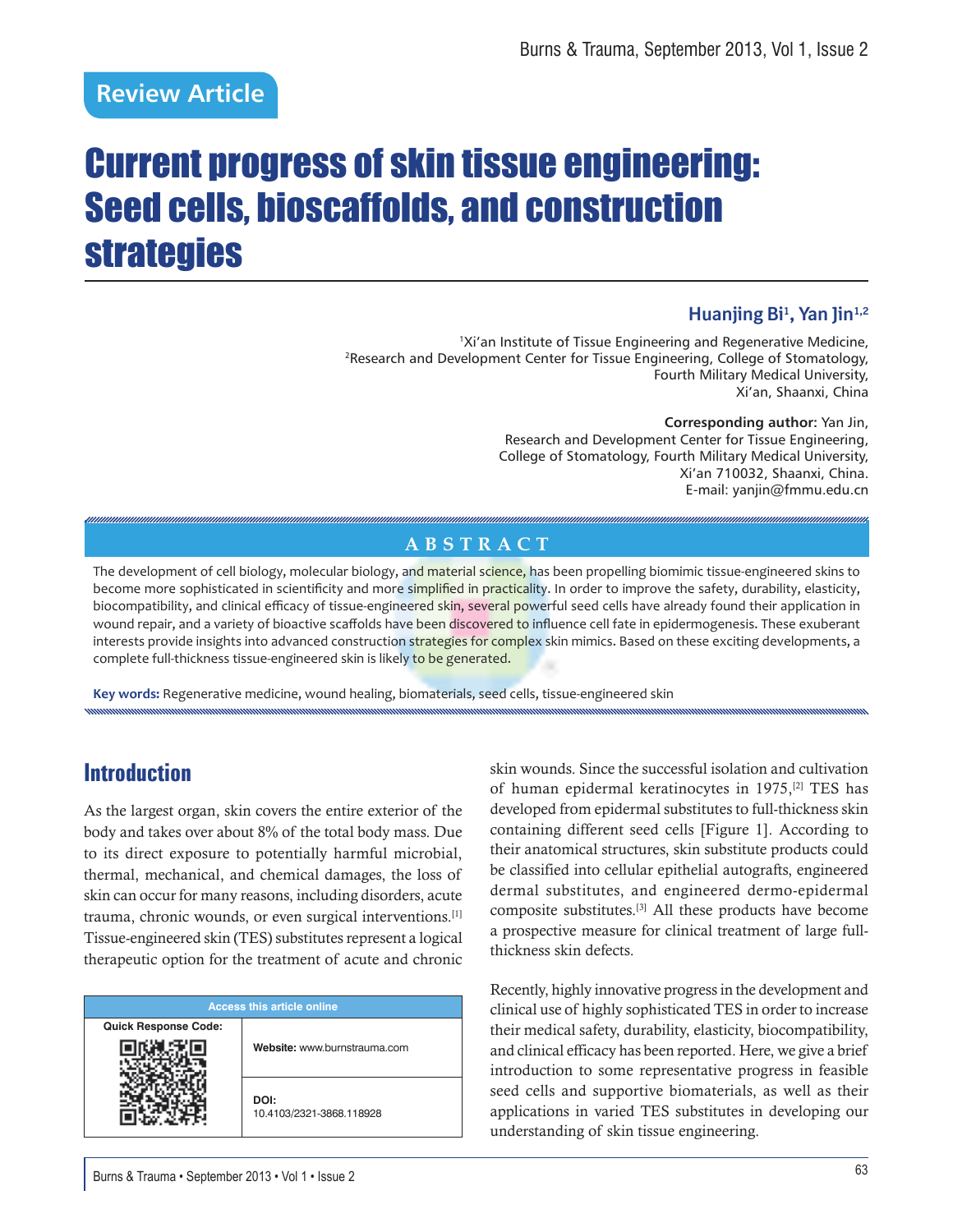### **Seed cells for skin tissue engineering**

### **Skin-derived seed cells**

### *Keratinocytes*

Up to 1980s, the development of in vitro expansion technique unveils the unlimited proliferation capacity of keratinocytes that, they are capable of being passaged for many hundreds of generations without undergoing senescence.[4] Such exciting characteristics make keratinocyte an ideal alternative treatment for large burns, instead of skin grafting. Since then, numerous clinical trials have demonstrated the efficacious application of cultured keratinocytes in



**Figure 1:** A schematic diagram of a desirable full-thickness TES. (a) The relatively thin keratinized epidermal layer provides protective function that prevents infection and fluid loss. (b) A much thicker dermal layer underlies the upper layer and consists of abundant mesenchymal cells and ECM proteins, forming the basal body of TES. (c) To increase the survival of TES, a well-vascularized layer containing nerve receptors should be integrated under the dermal capillary network. (d) Skin appendages including hair follicles and sweat glands embedded in the dermal layer are also indispensable parts of full-thickness TES that best mimic the function as well as appearance of normal skin.

wound healing.<sup>[5,6]</sup> As the first step of treatment with skin substitutes, single cell suspension and multilayered ''keratinocyte sheet" were explored.[7,8] However, due to lack of dermal structures, simple keratinocyte coverage is fragile and the take rate varies depending on the condition of the defected area. These major disadvantages make keratinocytes not optimal for the coverage of full-thickness defects [Table 1]. To further facilitate cell survival and growth, several bioscaffolds were comprised into the keratinocytes containing TES, such as collagen, $[9]$  gelatin, $[10]$ fibrin,<sup>[11]</sup> chitosan,<sup>[12]</sup> and various synthetic materials.<sup>[13-15]</sup> Moreover, in order to overcome some major drawbacks like scar formation and contracture, more dermal lineage seed cells need to be utilized to support the tissue-engineered constructs.

### *Dermal fibroblasts*

As the major cell type present in the dermis, fibroblast plays an important role in the wound healing process by producing extracellular matrix (ECM) proteins and cytokines. It has been shown that the presence of fibroblasts in three-dimensional (3D) constructs could significantly increase the survival<sup>[16]</sup> and proliferation<sup>[17]</sup> rate of keratinocytes. In a bilayered model, the underlying fibroblast promoted the keratinocyte layer into basal, granular, and cornified layers, in addition to promoting keratinocyte proliferation.[18] In addition, the synthesis and deposition collagen and other ECM components form the basis of the granulation tissue, which is a critical process in wound healing. Besides, in response to site-specific microenvironment, fibroblasts from undamaged tissue are able to migrate to the wound and transdifferentiate into myofibroblasts that take on a contractile phenotype.<sup>[19]</sup> Such characteristics make the fibroblasts a popular candidate for skin substitutes, especially those containing dermal equivalents.

| Table 1: Summary of available seed cells in TES constructs                                               |        |                                                |           |                          |  |                                            |  |                      |                  |  |  |
|----------------------------------------------------------------------------------------------------------|--------|------------------------------------------------|-----------|--------------------------|--|--------------------------------------------|--|----------------------|------------------|--|--|
| Source                                                                                                   | usages | Potential Autologous Identified<br>possibility | isolation | Unlimited<br>propagation |  | Pluripotency Immunogenicity Tumorigenicity |  | Legal<br>restriction | Reference        |  |  |
| Skin-derived seed cells                                                                                  |        |                                                |           |                          |  |                                            |  |                      |                  |  |  |
| Keratinocytes                                                                                            | E      |                                                |           | $\bullet$                |  |                                            |  |                      | $[4-6]$          |  |  |
| Dermal fibroblasts                                                                                       | D      |                                                |           |                          |  |                                            |  |                      | [17, 19]         |  |  |
| Epidermal stem cells                                                                                     | E/D    |                                                |           |                          |  |                                            |  |                      | [20, 22, 25, 26] |  |  |
| Melanocytes                                                                                              | E      |                                                |           |                          |  |                                            |  |                      | [30]             |  |  |
| Non-cutaneous cells                                                                                      |        |                                                |           |                          |  |                                            |  |                      |                  |  |  |
| Embryonic stem cells                                                                                     | E/D    |                                                |           | $\bullet$                |  |                                            |  |                      | $[32-34, 36]$    |  |  |
| Inducible pluripotent stem cells                                                                         | E/D    | ٠                                              |           | $\bullet$                |  |                                            |  |                      | $[32, 40-42]$    |  |  |
| Mesenchymal stem cells                                                                                   | E/D    |                                                |           |                          |  |                                            |  |                      | [47, 48, 50, 51] |  |  |
| Endothelial cells                                                                                        | D      |                                                |           |                          |  |                                            |  |                      | [58, 59]         |  |  |
| Amniotic cells                                                                                           | E/D    |                                                |           |                          |  |                                            |  |                      | [63, 64]         |  |  |
| E, epidermis; D, dermis; E/D, epidermis or dermis; $\bullet$ , reported character; `, feeder cell needed |        |                                                |           |                          |  |                                            |  |                      |                  |  |  |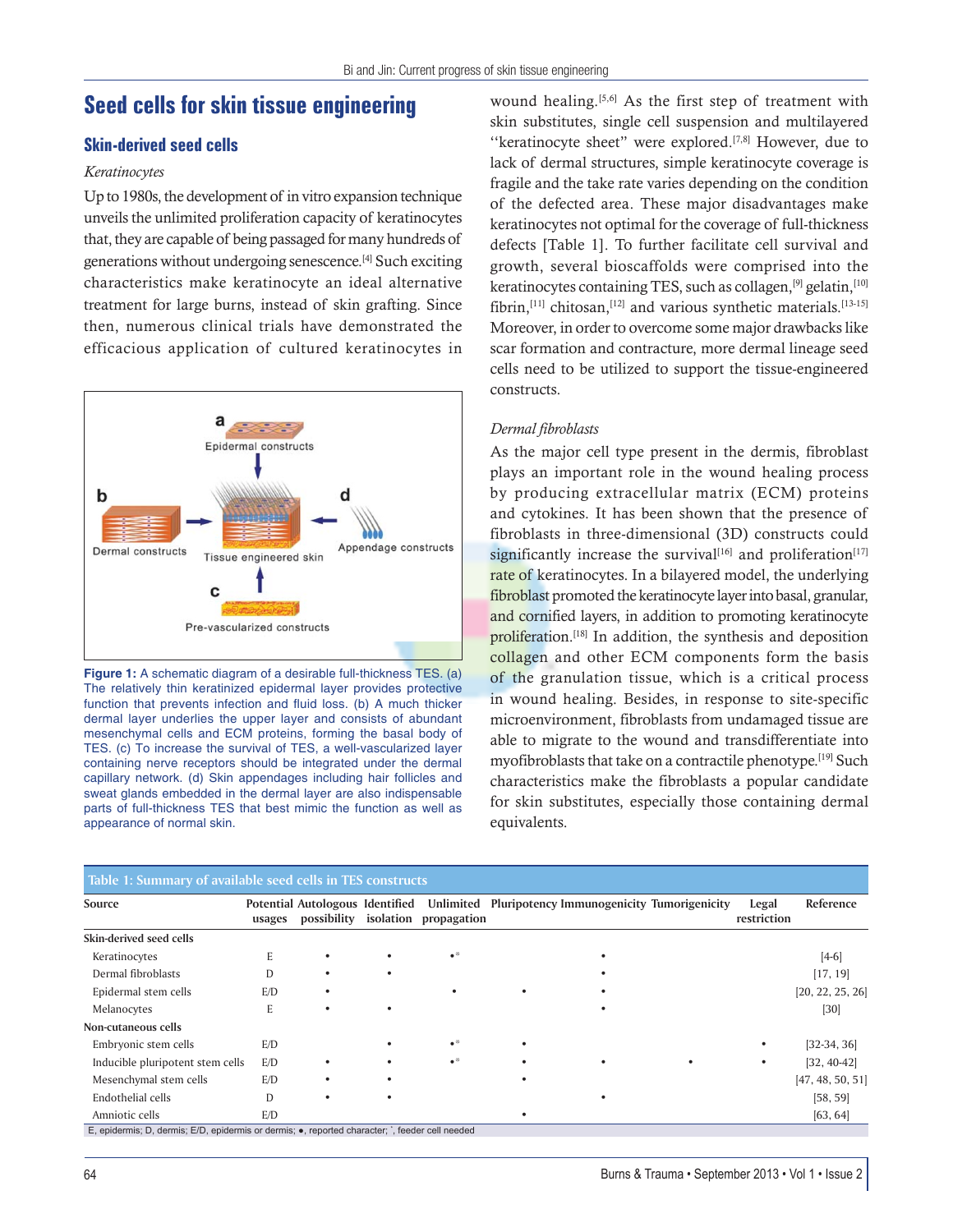### *Epidermal stem cells*

Epidermal stem cells are a population of adult somatic stem cells specifically located in the basal cell layer of the epidermis. In addition to their low tendency to divide, their extensive and sustained self-renewal capacity plays an essential role in the lifelong epidermogenesis and wound repair of the skin.[20,21] Studies have shown that epidermal stem cells can be inducted into epidermis and its appendages such as sweat gland, hair follicle, and sebaceous follicle under certain microenvironments.[22-24] However, one major technical challenge that hampers the wide application of epidermal stem cells in skin tissue engineering is lack of specific surface antigens for their isolation or enrichment. To overcome this problem, several methods have been used to identify and differentiate them from other types of cells residing in the epidermis.[4,25,26] Since most epidermal stem cells were discovered from the "bulge" region of the hair follicle, [22,27] it is logically predicable to find out that epidermal stem cells have the ability to rebuild skin appendages such as hair follicle and sweat gland when applied in skin tissue engineering.[28] Although the regulation of epidermal stem cell differentiation is not clearly understood, these researches provide hope that functional skin substitutes equipped with appendages can be generated for transplantation in, for example, cases of extensive burns.

### *Melanocytes*

Melanocytes are found in the lower layer of the epidermis and provide pigments to determine skin color. Theoretically, they are ideal seed cells to resolve the lacking of natural skin pigmentation which is one major esthetic concern in the current cultured skin grafts. *In vitro* reconstruction of keratinocytes combined with melanocytes on deepidermized human dermis could result in a colored equivalent to natural epidermis.<sup>[29]</sup> Our previous work also revealed the feasibility of melanocytes in skin tissue engineering. After transplantation of constructed skin containing keratinocytes, melanocytes, and dermal fibroblasts, athymic mice generated black skins within 6 weeks.[30] Interestingly, *in vivo* research conducted by Hachiya *et al.* found that melanocytes are capable to spontaneously localize to the basal layer from a mixed cell slurry containing keratinocytes, fibroblasts, and melanocytes. In addition, the synthesized melanosome could be correctly transferred to keratinocytes after ultraviolet irradiation.[31] However, functional pigmentation is only the beginning, advanced method on controlling the production of appropriate amount of melanin deserves further investigation, in order to make TES visually indistinguishable with its surrounding tissue.

### **Non-cutaneous cells**

#### *Embryonic stem cells*

Embryonic stem cells (ESCs) are referred as pluripotent cells derived from inner cell mass of a blastocyst. With non-senescing self-renewal and differentiation capability into three germ layers, ESCs might offer a way to meet the challenge of biomimetic complex skin constructs. To initiate epidermal differentiation of ESCs, several protocols have been developed.<sup>[32-34]</sup> Besides, the transcriptional similarity of ESC-derived keratinocyte lineage and primary foreskin keratinocytes has been proved by microarray analysis, suggesting these cell types respond to specific microenvironment in a similar manner.[35] When grown in specific media and substrate conditions, ectodermal and mesenchymal cells derived from ESCs are capable of generating 3D epithelial tissue.[36] In a preclinical study, ESC-derived keratinocytes formed a pluristratified epidermis when seeded on an artificial matrix and finally regenerated a fully functional mature skin-like structure after *in vivo* implantation.<sup>[37]</sup> These studies provide a theoretical basis for the use of ESCs as seed cells for TES. However, embryonic stem cell research is handicapped by moral and ethical restraints, and the source of ESCs is thus problematic.<sup>[38]</sup>

#### *Inducible pluripotent stem cells*

In 2006, inducible pluripotent stem cells (iPSCs) were first discovered by Yamanaka and colleagues, who received The Nobel Prize in Physiology or Medicine in 2012 (jointly with John B. Gurdon) for the finding that mouse fibroblasts could acquire properties similar to those of ESCs after "reprogramming."[39,40] Since this milestone, iPSCs have become a promising new source of stem cells for skin tissue engineering without any moral and ethical controversies. Recent publications show that procedures differentiating mouse iPSCs into epidermal keratinocytes are similar to keratinocyte differentiation of ESCs.[32,41-43] By using the iPSCs-derived keratinocyte lineage cells, Bilousova *et al*., have successfully regenerated epidermis, hair follicles, and sebaceous glands in the skin of athymic nude mouse.<sup>[41]</sup> Though the exciting development has been achieved, utility of iPSCs for medical applications is still pending because of the possibility that the transgene technology may cause carcinogenesis and tumor formation.[44] As novel technologies relating to iPSCs are rapidly being developed, [45] the therapeutic applicability of iPSCs in skin tissue engineering and regenerative medicine will eventually be a reality.<sup>[46]</sup>

#### *Mesenchymal stem cells*

Mesenchymal stem cells are identified from functional tissues after birth (such as bone marrow, adipose, blood,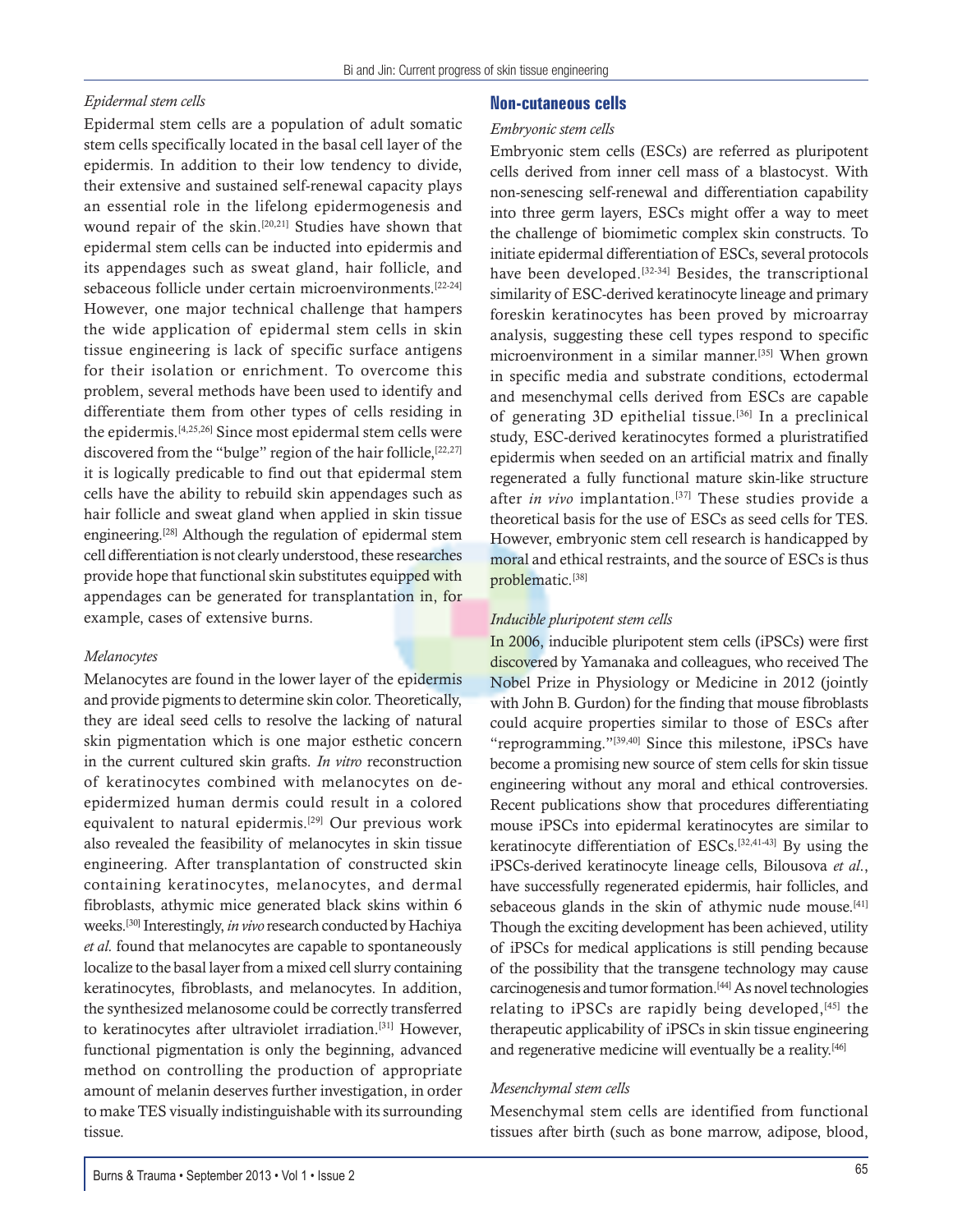and umbilical cord) and differ from ESCs in that they are more restricted in their proliferation and differentiation potential and cannot spontaneously give rise to complex tissues *in vitro*. [47] Among these, bone marrow mesenchymal stem cells (BMSCs) and adipose-derived stem cells (ADSCs) are perhaps the most promising candidates for skin regeneration.[48] The potential of such MSCs to differentiate into dermal cells has been described.[49,50] However, unlike many encouraging publications in the past decade that the differentiation of BMSCs across germinal boundaries is crucial for regeneration of injured tissues, recent reports suggest that the growth factors secreted by BMSCs are more important in stimulating proliferation and maturation of endogenous stem cell-like progenitors and decreasing inflammatory reactions.[51,52] Except for the trophic and immunomodulatory functions, BMSCs demonstrated abundant ECM remodeling, matrix contraction, and migration capability when cultured on dermal equivalents.[53,54] Evidences as our work showed that MSCs containing skin equivalent exhibited better healing and keratinization, less wound contraction, and more vascularization in a porcine deep partial-thickness burn wound model.<sup>[55]</sup> One study of a murine model of fullthickness defect treated with a biograft composed of ADSCs showed increased rate of re-epithelialization and vascularization.[56] Our preliminary work researched the vascularization capacities of two different scaffolds seeded with ADSCs – decellularized small intestinal submucosa (SIS) and acellular dermal matrix (ADM) – and found that both the ADSCs combining biomaterials revealed enhanced angiogenesis and wound healing rate compared with the non-seeded scaffolds.<sup>[57]</sup> All these findings strongly demonstrate that adult BMSCs/ADSCs can contribute to the healing of injured skin and might provide a cell resource for building TES.

### *Endothelial cells*

Delivering cells of endothelial origin remains the most systematic approach to enhance neovascularization in TES equivalents, as these cells are destined to directly contribute to vessel formation.[58,59] Moreover, interactions between different seed cells with endothelial cells (ECs) may contribute to vascularization in TES through angiogenesis and/or vasculogenesis. By co-culturing dermal fibroblasts and ECs in collagen sponge *in vitro*, a complex vascular network with branching structures was formed.<sup>[60]</sup> In subsequent research using skin fibroblasts and ECs, Kunz-Schughart *et al.* verified that fibroblast could interact and support the migration, viability, and network formation of ECs.[61] Our result demonstrates an obvious implication of this work that a scaffold-free bilayered TES containing dermal fibroblasts together with dermal microvascular ECs could form capillary-like structures after 20 days of culture. Also, this vascularization process is associated with interactions among keratinocytes, fibroblasts, and ECs.[62] To further facilitate the clinical use of ECs, however, researches on overcoming their disadvantages like limited *in vitro* expansion capacity and potent immunogenicity are desiderated.

### *Amniotic cells*

Due to the easy-to-gain and layered pattern, human amniotic membrane (AM) has a long history in skin wound healing.<sup>[63]</sup> Except for its mechanical support and protection, the epithelial regeneration and immunosuppressive potential of cellular components (namely, amniotic epithelial cells and amniotic mesenchymal cells) in AM have received much attention recently.<sup>[64]</sup> For the first time, our previous research has shown the feasibility of both amniotic epithelial cells and amniotic mesenchymal cells in reconstruction of bilayered skin equivalent and thereafter skin regeneration.<sup>[65]</sup> Besides, recent work indicates that amniotic fluid-derived cells could act as a substitute seed cell for fibroblast in tissue-engineered dermo-epidermal skin analog.<sup>[66]</sup> Taken together, these findings suggest amnion might be a new source for obtaining the seed cells to develop new skin products for clinical application.

# **Bioscaffolds in skin tissue engineering**

The selection and optimization of a biomaterial scaffold plays a pivotal role in skin tissue engineering. Except for their mechanically supportive function, efficacious biocompatible scaffolds should assist the successful engraftment of TES, as they expediently accrete wound and promote granulation tissue formation, fibroblast-driven remodeling, angiogenesis, and re-epithelialization.[67] However, novel concepts of skin tissue engineering extend new and specific requirements for biomimetic scaffolds,  $[68]$  based on which many interesting natural and synthetic polymers have been used in constructing artificial skin.

### **Natural polymers**

### *Collagenous biomaterials*

As a major ECM protein of the dermal layer of the skin, collagen is the most widely studied and clinically utilized natural scaffold available for TES substitutes. The advantages include good biocompatibility, proper porous structure, as well as low immunogenicity.[55,67,69] However, the poor mechanical strength and rapid biodegradation rate of natural collagen scaffolds limiting the graft instability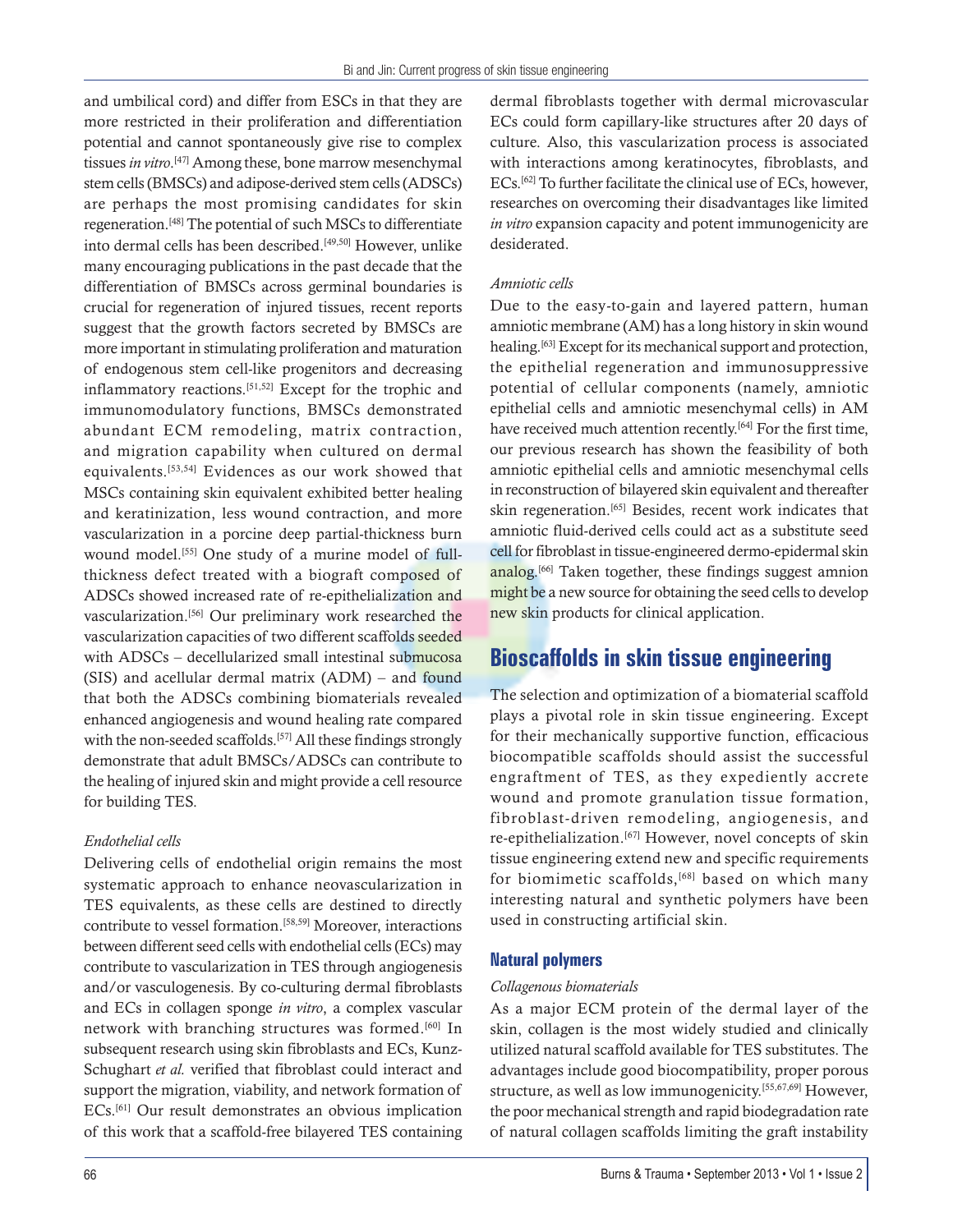are the critical disadvantages that hamper its applications. Therefore, to control the degradation, numerous works have focused on the mechanical properties of collagen, such as chemical and biophysical cross-linking techniques[70,71] or a structural modification method like dense film.[72] For example, addition of matrix protein tropoelastin to type I collagen enhanced the proliferation and migration rates of dermal fibroblasts *in vitro*. [73] Cross-linking collagen with chitosan after electrospinning resulted in a good potential for keratinocyte migration and wound re-epithelialization.[15] Addition of fibroblast growth factor 2 (FGF-2) or vascular endothelial growth factor (VEGF) to heparin cross-linked collagen scaffold increased its angiogenic potential.[74] Although effective modification and improvement have been made, other discouraging problems in collagen-based polymers for skin tissue engineering still exist, including the high cost of purification process, potential viral and prior contamination,[75] and variability in the physicochemical properties depending on source and processing.[76]

### *Noncollagenous biomaterials*

Except for collagen, some other natural polymers have been investigated as scaffolds for skin tissue engineering, including gelatin, hyaluronic acid, fibrin, laminin, and elastin. Under various process conditions, these proteinic polymers could form different phases such as suspensions,<sup>[77]</sup> gels,<sup>[78,79]</sup> sponges,<sup>[80]</sup> films, or sheets.<sup>[81]</sup> Though these naturally derived molecules have been considered advantageous in their cell interaction and signaling contributions, the mechanical properties of these materials are often poor in comparison to the properties of synthetic materials.[82] Therefore, the noncollagenous biomaterials, like collagen itself, are often organized into synthetic matrices or to retain their stability and mimic the natural ECM.

### *Acellular matrices*

ADM, which is derived from full-thickness skin by removing cells and cellular components rather than native dermal structure and extracellular proteins, has been successfully used both in pre-clinical animal studies and in human clinical applications.[83,84] Retaining structural and functional proteins that constitute the ECM, including collagen, fibronectin, laminin, and vimentin,[85] ADM provides an intrinsic microenvironment for cell adhesion and proliferation. Previous studies demonstrate that endogenous growth factors such as VEGF, FGF-2, and transforming growth factor  $\beta$ 1 remain on ADM and are released into the surrounding tissue to accelerate processes such as angiogenesis, cell recruitment, cell division, and even potential antimicrobial activity.[86,87] Such biological

benefits have led to the application of ADM-based skin substitutes in burn coverage for decades.[88,89] Besides its natural structures, our results show that even micronized ADM still facilitates cell adhesion and growth *in vitro* as well as forms a thick layered tissue when transplanted into subcutaneous muscle.<sup>[90]</sup>

### **Synthesized materials**

Compared to biological biomaterials, artificially synthesized polymers such as polyurethane (PU), polypropylene (PP),[91] polyglycolic acid (PGA), polylactic acid (PLA), and their copolymer poly (lactic-co-glycolic acid) (PLGA) display controllable mechanical properties and diverse plasticity.[92] It has been proved that PLGAknitted matrix exhibits sufficient internal space for tissue ingrowth, in addition to its skeletal role in enhancing natural biopolymers like collagen.[93,94] Other polymeric biomaterials like polyvinyl alcohol (PVA) are capable of increasing structural stability and tensile strength, and improving initial cell proliferation when blended with collagen.[95] Unfavorable cell adhesion materials like poly (dl-lactide) (PDLLA) could interact and integrate well with dermal fibroblasts after addition of 30% poly (ethylene glycol) (PEG) before electrospinning.[96] Polyhydroxybutyrate (PHB) combines with organic-soluble chitosan and also reveals beneficial effect on promoting cell attachment and proliferation.<sup>[97]</sup> The progress in controlling scaffold property is exciting, but most of the current studies just demonstrate novel materials or methods without making comparison with any other available TES constructs. Predictably, but disappointingly, these works accumulate limited knowledge about the materials and their properties that are most suitable for TES.

To differentiate natural and artificial biomaterials from one another in only one specific aspect, several arrays screening of biomaterial have been developed.<sup>[98-100]</sup> These efforts provide *in vitro* pre-screening data for the selection of appropriate set of matrix molecules for skin tissue engineering. However, due to the complexity of *in vivo* microenvironment, more works such as testing different types of cells and additional modifications need to be extended in order to increase the possibility to successfully predict optimal biomaterials for skin tissue engineering.

# **Current strategies for TES construction**

With various approaches presently being developed in different laboratories and companies, a number of artificial skin equivalents are commercially available and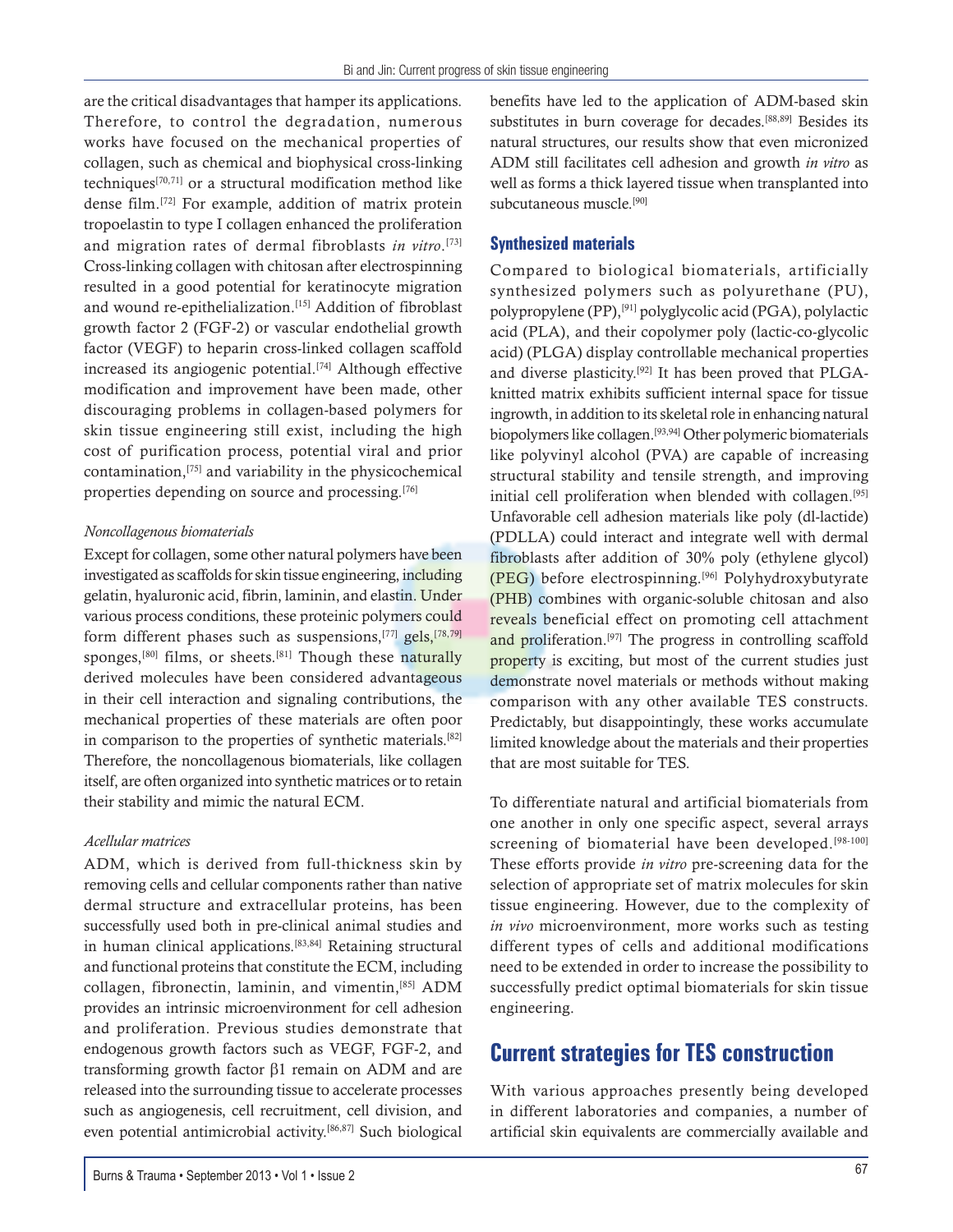many others are under development.<sup>[101]</sup> According to the complexity of their anatomical structures, the construction of TES could be classified from single-layered ones to ones with more than two layers.

### **Single-layered substitutes**

### *Epidermal substitutes*

Based on the achievements made in *in vitro* cultivation and expansion of human keratinocytes, multiple autologous epidermal substitutes have been developed for reepithelialization either by cell suspension (e.g. CellSpray<sup>[102]</sup>), subconfluent layer (e.g. Myskin $[103]$ ) or by sheet (e.g. Epicel,<sup>[104]</sup> EpiDex,<sup>[105]</sup> and EPIBASE<sup>[106]</sup>). The application of epidermal substitutes directly mitigates the deficiency of skin biopsy. However, the clinical integration of such cultured epithelial autografts is unpredictable and mostly relies on the condition of the wound bed, rather than the terminally differentiated keratinocytes.[1] Besides, the poor mechanical property and development of contractures due to the lack of dermis are also problematic to the epidermal substitutes.<sup>[107]</sup> This resulted in further requirements concerning the development of dermal substitutes.

### *Dermal substitutes*

The mechanical stability and elasticity provided by dermal layer could prevent wound contraction and scar hyperplasia. In case of full-thickness burns, both dermal and epidermal equivalents must be applied consecutively, in order to generate suitable nutritional and immunological environment before the application of epidermal layer. A large variety of acellularized dermal substitutes mainly produced from allogeneic, xenogeneic dermal matrices (e.g. AlloDerm, [108] GraftJacket,<sup>[109]</sup> and Matriderm<sup>[110]</sup>) or synthetic materials (e.g. Integra, [111] Biobrane, [112] and Hyalomatrix  $PA$ [113]) could stimulate the ingrowth of autogeneic ECs and fibroblasts that help defected areas form dermal structure after transplantation, while some of the bioactive dermal substitutes consisting of human neonatal fibroblasts (e.g. Dermagraft<sup>[114]</sup> and TransCyte<sup>[115]</sup>) spontaneously show benefits in vascularization, epidermalization, as well as ECM formation.

### **Double-layered substitutes**

Double-layered skin substitutes combine both epidermal and dermal layers to histologically mimic the structure of normal skin. Without economic consideration, currently the epidermal/dermal composite TES (e.g. Apligraf<sup>[116]</sup>) represents the best treatment for skin repair, when compared with single-layered products. In skin tissue engineering, the interaction between parenchyma and stroma appears to be instructive in programming tissue structure and function during epidermogenesis.<sup>[117]</sup> It is widely accepted that the inductive effects of fibroblasts on epithelial morphogenesis are mediated by cell-cell interactions and ECM secretion.[118,119] Due to the interplays between multiple seed cell types, epidermal/dermal substitutes show enhanced wound closure and keratinization capability. A full-thickness living skin analogue (Activskin<sup>[120]</sup>) developed by our team has been used to treat refractory ulcers successfully in clinical applications. The treatment of refractory ulcers has drawn greater attention in recent decades owing to the increase in life expectancy in the industrialized world and the associated increase in the prevalence of comorbid conditions such as diabetes and vascular disease.<sup>[121]</sup>

### **More complicated substitutes**

In addition to the clinically available TES, great efforts have been made exploring optimized 3D constructs to repair skin tissue. Recent advances in skin biology have stressed the importance of cell-cell interactions during epidermal morphogenesis. In particular, progress in the field of skin tissue engineering has contributed tremendously to our knowledge about *in vitro* epidermal morphogenesis, resulting in the reconstruction of highly sophisticated and innovative 3D skin equivalents that mimic human skin in terms of tissue architecture and function, including hair follicle,<sup>[122]</sup> capillary network,<sup>[59,62]</sup> sensory innervation,<sup>[123]</sup> adipose tissue,  $[124]$  and pigment production.  $[30,125]$  When grown in the environment that mimics the anatomical position of skin, these bioengineered skins present definite differences in epidermal regeneration according to the types of seed cells used in the dermal substitutes. An exhilarating advancement is the elucidation of the crucial role of MSCs in skin regeneration. Apart from the morphogenesis potential, recent experimental evidence also demonstrates that BMSCs combined with epidermal stem cells could accelerate wound re-epithelialization and have better therapeutic potential in activating blood vessel and hair follicle formation than epidermal stem cells alone.<sup>[126]</sup> Like BMSCs, ADSCs are capable of differentiating into various skin cells which subsequently contribute to the wound healing.<sup>[127]</sup> The result obtained in our recent study in a bilayered TES system shows that a mixture of dermal fibroblasts and ADSCs in a ratio of 1:1 is superior to fibroblasts or ADSCs alone in promoting keratinocyte proliferation and differentiation.<sup>[128]</sup> With the steps into wound healing mechanisms, proper combinations of cells and their interplays in initiating healing may be a way out for permanent TES construction.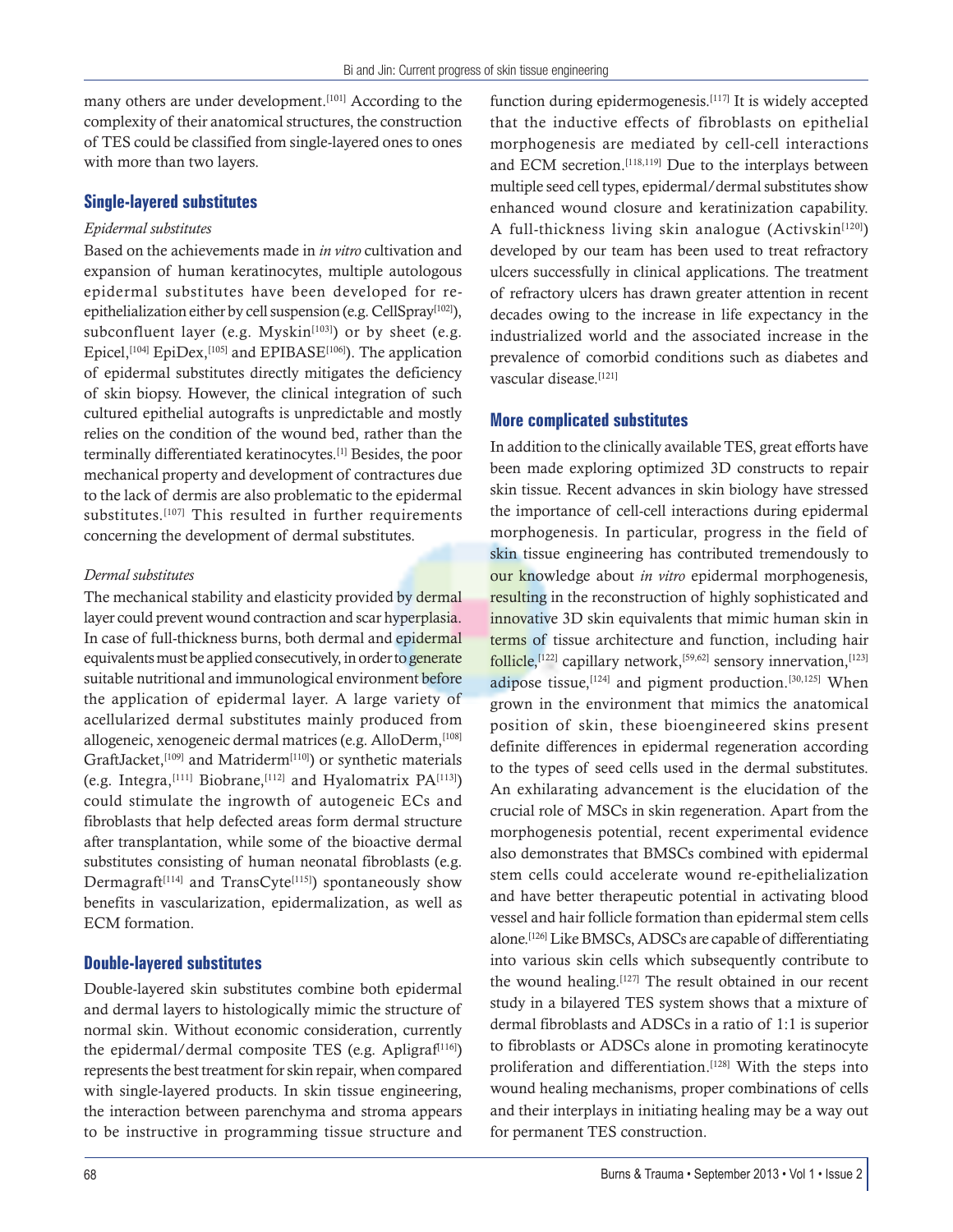# **Challenges and perspectives**

Currently, most of the TES could only function as temporary substitutions in skin wound healing. Lack of immediate blood supply and activation of immune rejection are the two major problems preventing the permanent integration of allogeneic TES. Evidences have shown that most of the cells contained in TES do not survive for 1 month after transplantation.<sup>[129]</sup> This temporary nature, whether the substitutes are degradable or have to be removed, makes TES predominantly serve as "coverings" instead of a real organic regenerator. However, it is reasonable to believe that with the development of skin biology, material science, and engineering technology, the TES will finally have an equivalent structural and functional therapeutic outcome as autogeneic skin transplantation does.

# **Acknowledgment**

This work was supported by a grant from National High Technology Research and Development Program of China (863 Program) (2012AA020507).

# **References**

- 1. Shevchenko RV, James SL, James SE. A review of tissue-engineered skin bioconstructs available for skin reconstruction. J R Soc Interface 2010;7:229-58.
- 2. Rheinwald JG, Green H. Serial cultivation of strains of human epidermal keratinocytes: The formation of keratinizing colonies from single cells. Cell 1975;6:331-43.
- 3. Bottcher-Haberzeth S, Biedermann T, Reichmann E. Tissue engineering of skin. Burns 2010;36:450-60.
- 4. Abbas O, Mahalingam M. Epidermal stem cells: Practical perspectives and potential uses. Br J Dermatol 2009; 161:228-36.
- 5. Wood FM, Kolybaba ML, Allen P. The use of cultured epithelial autograft in the treatment of major burn wounds: Eleven years of clinical experience. Burns 2006;32:538-44.
- 6. Clugston PA, Snelling CF, Macdonald IB, Maledy HL, Boyle JC, Germann E, *et al*. Cultured epithelial autografts: Three years of clinical experience with eighteen patients. J Burn Care Rehabil 1991;12:533-9.
- 7. Lootens L, Brusselaers N, Beele H, Monstrey S. Keratinocytes in the treatment of severe burn injury: An update. Int Wound J 2013;10:6-12.
- 8. Cuono C, Langdon R, McGuire J. Use of cultured epidermal autografts and dermal allografts as skin replacement after burn injury. Lancet 1986;1:1123-4.
- 9. Butler CE, Orgill DP. Simultaneous in vivo regeneration of neodermis, epidermis, and basement membrane. Adv Biochem Eng Biotechnol 2005;94:23-41.
- 10. Duan H, Feng B, Guo X, Wang J, Zhao L, Zhou G, *et al*. Engineering of epidermis skin grafts using electrospun nanofibrous gelatin/ polycaprolactone membranes. Int J Nanomedicine 2013;8:2077-84.
- 11. Currie LJ, Sharpe JR, Martin R. The use of fibrin glue in skin grafts and tissue-engineered skin replacements: A review. Plast Reconstr Surg 2001;108:1713-26.
- 12. Howling GI, Dettmar PW, Goddard PA, Hampson FC, Dornish M, Wood EJ. The effect of chitin and chitosan on the proliferation of human skin fibroblasts and keratinocytes in vitro. Biomaterials 2001;22:2959-66.
- 13. Kao B, Kadomatsu K, Hosaka Y. Construction of synthetic dermis and skin based on a self-assembled peptide hydrogel scaffold. Tissue Eng Part A 2009;15:2385-96.
- 14. Blackwood KA, McKean R, Canton I, Freeman CO, Franklin KL, Cole D, *et al*. Development of biodegradable electrospun scaffolds for dermal replacement. Biomaterials 2008;29:3091-104.
- 15. Sarkar SD, Farrugia BL, Dargaville TR, Dhara S. Chitosancollagen scaffolds with nano/microfibrous architecture for skin tissue engineering. J Biomed Mater Res A 2013.
- 16. Sun T, Jackson S, Haycock JW, MacNeil S. Culture of skin cells in 3D rather than 2D improves their ability to survive exposure to cytotoxic agents. J Biotechnol 2006;122:372-81.
- 17. Sun T, Mai S, Norton D, Haycock JW, Ryan AJ, MacNeil S. Selforganization of skin cells in three-dimensional electrospun polystyrene scaffolds. Tissue Eng 2005;11:1023-33.
- 18. el-Ghalbzouri A, Gibbs S, Lamme E, Van Blitterswijk CA, Ponec M. Effect of fibroblasts on epidermal regeneration. Br J Dermatol 2002;147:230-43.
- 19. Sonnemann KJ, Bement WM. Wound repair: Toward understanding and integration of single-cell and multicellular wound responses. Annu Rev Cell Dev Biol 2011;27:237-63.
- 20. Blanpain C. Stem cells: Skin regeneration and repair. Nature 2010;464:686-7.
- 21. Ikuta S, Sekino N, Hara T, Saito Y, Chida K. Mouse epidermal keratinocytes in three-dimensional organotypic coculture with dermal fibroblasts form a stratified sheet resembling skin. Biosci Biotechnol Biochem 2006;70:2669-75.
- 22. Zhang CP, Fu XB. Therapeutic potential of stem cells in skin repair and regeneration. Chin J Traumatol 2008;11:209-21.
- 23. Fernandes KJ, McKenzie IA, Mill P, Smith KM, Akhavan M, Barnabe-Heider F, *et al*. A dermal niche for multipotent adult skin-derived precursor cells. Nat Cell Biol 2004;6:1082-93.
- 24. Ito M, Liu Y, Yang Z, Nguyen J, Liang F, Morris RJ, *et al*. Stem cells in the hair follicle bulge contribute to wound repair but not to homeostasis of the epidermis. Nat Med 2005;11:1351-4.
- 25. Dunnwald M, Tomanek-Chalkley A, Alexandrunas D, Fishbaugh J, Bickenbach JR. Isolating a pure population of epidermal stem cells for use in tissue engineering. Exp Dermatol 2001;10:45-54.
- 26. Lei XH, Ning LN, Cao YJ, Liu S, Zhang SB, Qiu ZF, *et al*. NASA-approved rotary bioreactor enhances proliferation of human epidermal stem cells and supports formation of 3D epidermis-like structure. PloS One 2011;6:e26603.
- 27. Stenn KS, Cotsarelis G. Bioengineering the hair follicle: Fringe benefits of stem cell technology. Curr Opin Biotechnol 2005;16:493-7.
- 28. Gagnon V, Larouche D, Parenteau-Bareil R, Gingras M, Germain L, Berthod F. Hair follicles guide nerve migration in vitro and in vivo in tissue-engineered skin. J Invest Dermatol 2011;131:1375-8.
- 29. Rehder J, Souto LR, Issa CM, Puzzi MB. Model of human epidermis reconstructed in vitro with keratinocytes and melanocytes on dead de-epidermized human dermis. Sao Paulo Med J 2004;122:22-5.
- 30. Liu Y, Suwa F, Wang X, Takemura A, Fang YR, Li Y, *et al*. Reconstruction of a tissue-engineered skin containing melanocytes. Cell Biol Int 2007;31:985-90.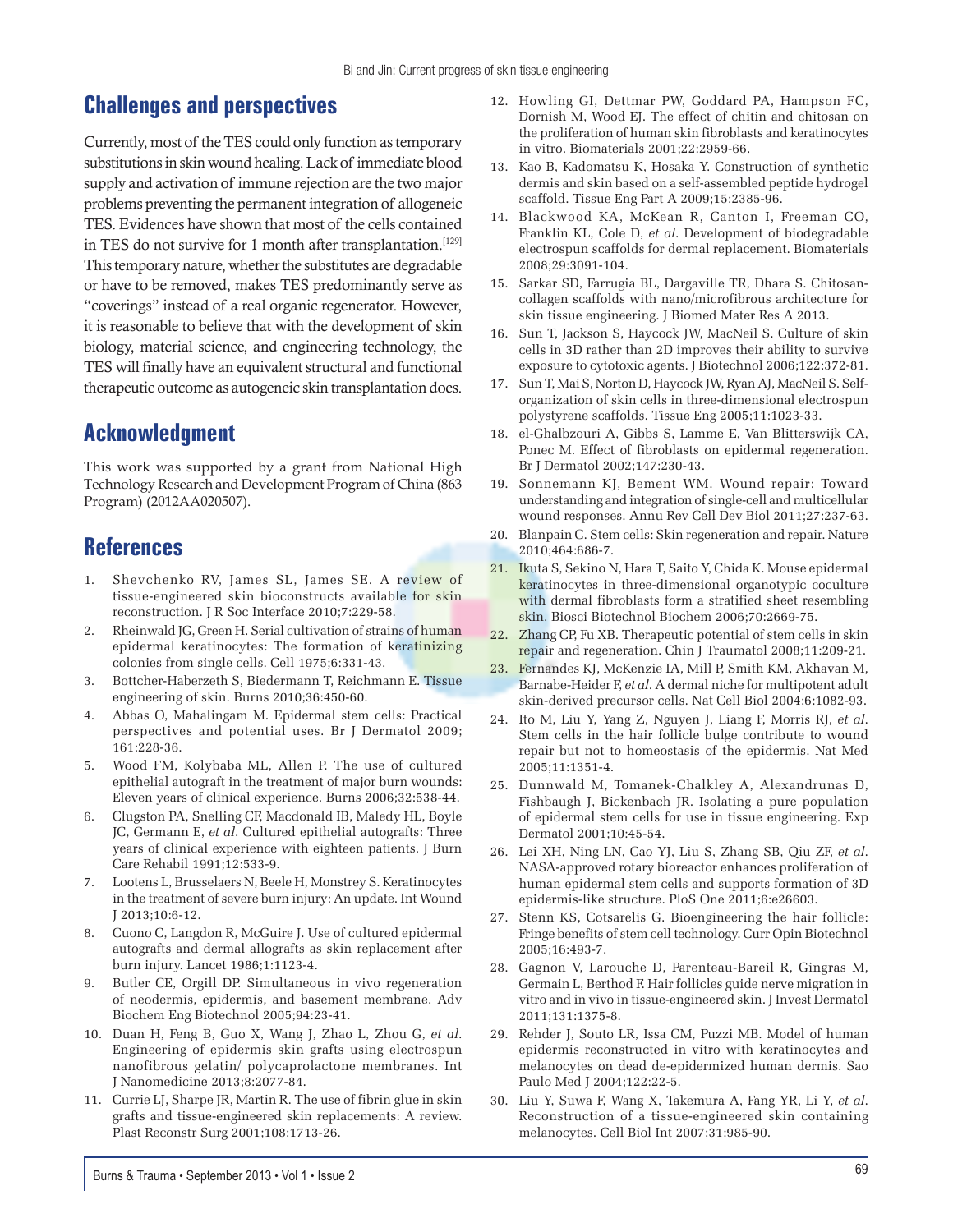- 31. Hachiya A, Sriwiriyanont P, Kaiho E, Kitahara T, Takema Y, Tsuboi R. An in vivo mouse model of human skin substitute containing spontaneously sorted melanocytes demonstrates physiological changes after UVB irradiation. J Invest Dermatol 2005;125:364-72.
- 32. Metallo CM, Ji L, de Pablo JJ, Palecek SP. Retinoic acid and bone morphogenetic protein signaling synergize to efficiently direct epithelial differentiation of human embryonic stem cells. Stem Cells 2008;26:372-80.
- 33. Aberdam E, Barak E, Rouleau M, de LaForest S, Berrih-Aknin S, Suter DM, *et al*. A pure population of ectodermal cells derived from human embryonic stem cells. Stem Cells 2008;26:440-4.
- 34. Inanc B, Elcin AE, Unsal E, Balos K, Parlar A, Elcin YM. Differentiation of human embryonic stem cells on periodontal ligament fibroblasts in vitro. Artif Organs 2008;32:100-9.
- 35. Metallo CM, Azarin SM, Moses LE, Ji L, de Pablo JJ, Palecek SP. Human embryonic stem cell-derived keratinocytes exhibit an epidermal transcription program and undergo epithelial morphogenesis in engineered tissue constructs. Tissue Eng Part A 2010;16:213-23.
- 36. Hewitt KJ, Shamis Y, Carlson MW, Aberdam E, Aberdam D, Garlick JA. Three-dimensional epithelial tissues generated from human embryonic stem cells. Tissue Eng Part A 2009;15:3417-26.
- 37. Guenou H, Nissan X, Larcher F, Feteira J, Lemaitre G, Saidani M, *et al*. Human embryonic stem-cell derivatives for full reconstruction of the pluristratified epidermis: A preclinical study. Lancet 2009;374:1745-53.
- 38. Han YF, Tao R, Sun TJ, Chai JK, Xu G, Liu J. Advances and opportunities for stem cell research in skin tissue engineering. Eur Rev Med Pharmacol Sci 2012;16:1873-7.
- 39. Takahashi K, Yamanaka S. Induction of pluripotent stem cells from mouse embryonic and adult fibroblast cultures by defined factors. Cell 2006;126:663-76.
- 40. Qi H, Pei D. The magic of four: Induction of pluripotent stem cells from somatic cells by Oct4, Sox2, Myc and Klf4. Cell Res 2007;17:578-80.
- 41. Bilousova G, Chen J, Roop DR. Differentiation of mouse induced pluripotent stem cells into a multipotent keratinocyte lineage. J Invest Dermatol 2011;131:857-64.
- 42. Sakurai M, Hayashi R, Kageyama T, Yamato M, Nishida K. Induction of putative stratified epithelial progenitor cells in vitro from mouse-induced pluripotent stem cells. J Artif Organs 2011;14:58-66.
- 43. Tolar J, Xia L, Riddle MJ, Lees CJ, Eide CR, McElmurry RT, *et al*. Induced pluripotent stem cells from individuals with recessive dystrophic epidermolysis bullosa. J Invest Dermatol 2011;131:848-56.
- 44. Okita K, Nakagawa M, Hyenjong H, Ichisaka T, Yamanaka S. Generation of mouse induced pluripotent stem cells without viral vectors. Science 2008;322:949-53.
- 45. Uitto J. Regenerative medicine for skin diseases: iPS cells to the rescue. J Invest Dermatol 2011;131:812-4.
- 46. Vogel G. Stem cells. Diseases in a dish take off. Science 2010;330:1172-3.
- 47. Badylak SF, Taylor D, Uygun K. Whole-organ tissue engineering: Decellularization and recellularization of three-dimensional matrix scaffolds. Annu Rev Biomed Eng 2011;13:27-53.
- 48. Hodgkinson T, Bayat A. Dermal substitute-assisted healing: Enhancing stem cell therapy with novel biomaterial design. Arch Dermatol Res 2011;303:301-15.
- 49. Wu Y, Chen L, Scott PG, Tredget EE. Mesenchymal stem cells enhance wound healing through differentiation and angiogenesis. Stem Cells 2007;25:2648-59.
- 50. Li H, Fu X, Ouyang Y, Cai C, Wang J, Sun T. Adult bonemarrow-derived mesenchymal stem cells contribute to wound healing of skin appendages. Cell Tissue Res 2006;326:725-36.
- 51. Caplan AI. Why are MSCs therapeutic? New data: New insight. J Pathol 2009;217:318-24.
- 52. Rasmusson I, Le Blanc K, Sundberg B, Ringden O. Mesenchymal stem cells stimulate antibody secretion in human B cells. Scand J Immunol 2007;65:336-43.
- 53. Schneider RK, Neuss S, Stainforth R, Laddach N, Bovi M, Knuechel R, *et al*. Three-dimensional epidermis-like growth of human mesenchymal stem cells on dermal equivalents: Contribution to tissue organization by adaptation of myofibroblastic phenotype and function. Differentiation 2008;76:156-67.
- 54. Schneider RK, Puellen A, Kramann R, Raupach K, Bornemann J, Knuechel R, *et al*. The osteogenic differentiation of adult bone marrow and perinatal umbilical mesenchymal stem cells and matrix remodelling in three-dimensional collagen scaffolds. Biomaterials 2010;31:467-80.
- 55. Liu P, Deng Z, Han S, Liu T, Wen N, Lu W, *et al*. Tissueengineered skin containing mesenchymal stem cells improves burn wounds. Artif Organs 2008;32:925-31.
- 56. Huang SP, Hsu CC, Chang SC, Wang CH, Deng SC, Dai NT, *et al*. Adipose-derived stem cells seeded on acellular dermal matrix grafts enhance wound healing in a murine model of a full-thickness defect. Ann Plast Surg 2012;69:656-62.
- 57. Liu S, Zhang H, Zhang X, Lu W, Huang X, Xie H, *et al*. Synergistic angiogenesis promoting effects of extracellular matrix scaffolds and adipose-derived stem cells during wound repair. Tissue Eng Part A 2011;17:725-39.
- 58. Hendrickx B, Vranckx JJ, Luttun A. Cell-based vascularization strategies for skin tissue engineering. Tissue Eng Part B Rev 2011;17:13-24.
- 59. Zhang X, Yang J, Li Y, Liu S, Long K, Zhao Q, *et al*. Functional neovascularization in tissue engineering with porcine acellular dermal matrix and human umbilical vein endothelial cells. Tissue Eng Part C Methods 2011;17:423-33.
- 60. Hudon V, Berthod F, Black AF, Damour O, Germain L, Auger FA. A tissue-engineered endothelialized dermis to study the modulation of angiogenic and angiostatic molecules on capillary-like tube formation in vitro. Br J Dermatol 2003;148:1094-104.
- 61. Kunz-Schughart LA, Schroeder JA, Wondrak M, van Rey F, Lehle K, Hofstaedter F, *et al*. Potential of fibroblasts to regulate the formation of three-dimensional vessel-like structures from endothelial cells in vitro. Am J Physiol Cell Physiol 2006;290:C1385-98.
- 62. Liu Y, Luo H, Wang X, Takemura A, Fang YR, Jin Y, *et al*. In vitro construction of scaffold-free bilayered tissueengineered skin containing capillary networks. Biomed Res Int 2013;2013:561410.
- 63. Kesting MR, Wolff KD, Hohlweg-Majert B, Steinstraesser L. The role of allogenic amniotic membrane in burn treatment. J Burn Care Res 2008;29:907-16.
- 64. Shimmura S, Shimazaki J, Ohashi Y, Tsubota K. Antiinflammatory effects of amniotic membrane transplantation in ocular surface disorders. Cornea 2001;20:408-13.
- 65. Li H, Chu Y, Zhang Z, Zhang G, Jiang L, Wu H, *et al*. Construction of bilayered tissue-engineered skin with human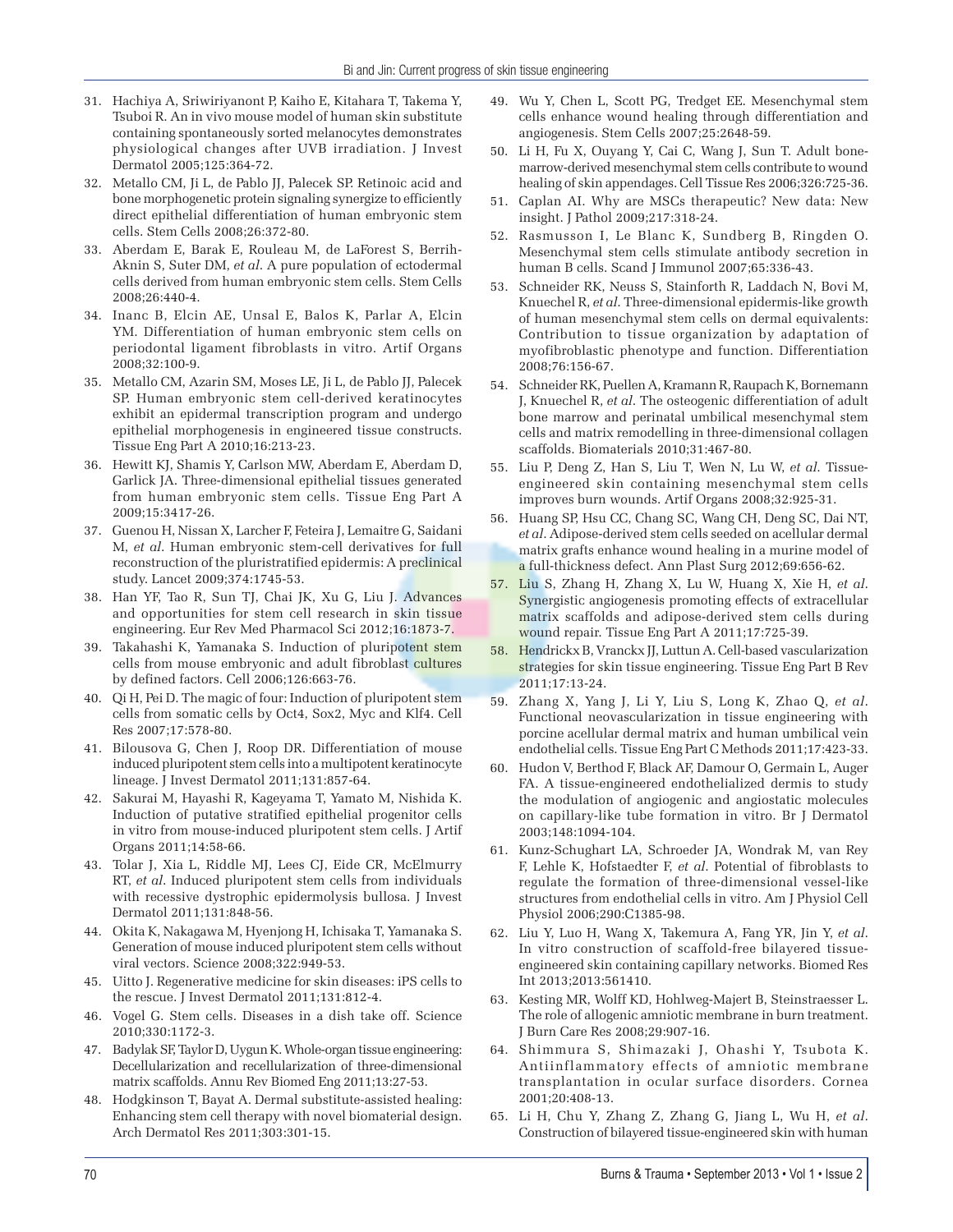amniotic mesenchymal cells and human amniotic epithelial cells. Artif Organs 2012;36:911-9.

- 66. Hartmann-Fritsch F, Hosper N, Luginbuhl J, Biedermann T, Reichmann E, Meuli M. Human amniotic fluid derived cells can competently substitute dermal fibroblasts in a tissue-engineered dermo-epidermal skin analog. Pediatr Surg Int 2013;29:61-9.
- 67. Ruszczak Z. Effect of collagen matrices on dermal wound healing. Adv Drug Deliv Rev 2003;55:1595-611.
- 68. Shin H, Jo S, Mikos AG. Biomimetic materials for tissue engineering. Biomaterials 2003;24:4353-64.
- 69. Nam K, Kimura T, Funamoto S, Kishida A. Preparation of a collagen/polymer hybrid gel designed for tissue membranes. Part I: Controlling the polymer-collagen cross-linking process using an ethanol/water co-solvent. Acta Biomater 2010;6:403-8.
- 70. Weadock KS, Miller EJ, Keuffel EL, Dunn MG. Effect of physical crosslinking methods on collagen-fiber durability in proteolytic solutions. J Biomed Mater Res 1996;32:221-6.
- 71. Wang HM, Chou YT, Wen ZH, Wang ZR, Chen CH, Ho ML. Novel biodegradable porous scaffold applied to skin regeneration. PloS One 2013;8:e56330.
- 72. Faraj KA, van Kuppevelt TH, Daamen WF. Construction of collagen scaffolds that mimic the three-dimensional architecture of specific tissues. Tissue Eng 2007;13:2387-94.
- 73. Rnjak-Kovacina J, Wise SG, Li Z, Maitz PK, Young CJ, Wang Y, *et al*. Electrospun synthetic human elastin: Collagen composite scaffolds for dermal tissue engineering. Acta Biomater 2012;8:3714-22.
- 74. Nillesen ST, Geutjes PJ, Wismans R, Schalkwijk J, Daamen WF, van Kuppevelt TH. Increased angiogenesis and blood vessel maturation in acellular collagen-heparin scaffolds containing both FGF2 and VEGF. Biomaterials 2007;28:1123-31.
- 75. Lynn AK, Yannas IV, Bonfield W. Antigenicity and immunogenicity of collagen. J Biomed Mater Res B Appl Biomater 2004;71:343-54.
- 76. Lee CH, Singla A, Lee Y. Biomedical applications of collagen. Int J Pharm 2001;221:1-22.
- 77. Khor HL, Ng KW, Schantz JT, Phan TT, Lim TC, Teoh SH, *et al*. Poly (?-caprolactone) films as a potential substrate for tissue engineering an epidermal equivalent. Mater Sci Eng C 2002;20:71-5.
- 78. Sun T, Haycock J, MacNeil S. In situ image analysis of interactions between normal human keratinocytes and fibroblasts cultured in three-dimensional fibrin gels. Biomaterials 2006;27:3459-65.
- 79. Wang TW, Sun JS, Wu HC, Tsuang YH, Wang WH, Lin FH. The effect of gelatin-chondroitin sulfate-hyaluronic acid skin substitute on wound healing in SCID mice. Biomaterials 2006;27:5689-97.
- 80. Lee SB, Kim YH, Chong MS, Hong SH, Lee YM. Study of gelatincontaining artificial skin V: Fabrication of gelatin scaffolds using a salt-leaching method. Biomaterials 2005;26:1961-8.
- 81. Meana A, Iglesias J, Del Rio M, Larcher F, Madrigal B, Fresno M, *et al*. Large surface of cultured human epithelium obtained on a dermal matrix based on live fibroblastcontaining fibrin gels. Burns 1998;24:621-30.
- 82. Hodgkinson T, Bayat A. Dermal substitute-assisted healing: Enhancing stem cell therapy with novel biomaterial design. Arch Dermatol Res 2011;303:301-15.
- 83. Chun YS, Verma K, Rosen H, Lipsitz S, Morris D, Kenney P, *et al*. Implant-based breast reconstruction using acellular dermal matrix and the risk of postoperative complications. Plast Reconstr Surg 2010;125:429-36.
- 84. Askari M, Cohen MJ, Grossman PH, Kulber DA. The use of acellular dermal matrix in release of burn contracture scars in the hand. Plast Reconstr Surg 2011;127:1593-9.
- 85. Ge L, Zheng S, Wei H. Comparison of histological structure and biocompatibility between human acellular dermal matrix (ADM) and porcine ADM. Burns 2009;35:46-50.
- 86. Derwin KA, Badylak SF, Steinmann SP, Iannotti JP. Extracellular matrix scaffold devices for rotator cuff repair. J Shoulder Elbow Surg 2010;19:467-76.
- 87. Reing JE, Zhang L, Myers-Irvin J, Cordero KE, Freytes DO, Heber-Katz E, *et al*. Degradation products of extracellular matrix affect cell migration and proliferation. Tissue Eng Part A 2009;15:605-14.
- 88. Chen RN, Ho HO, Tsai YT, Sheu MT. Process development of an acellular dermal matrix (ADM) for biomedical applications. Biomaterials 2004;25:2679-86.
- 89. Callcut R, Schurr M, Sloan M, Faucher L. Clinical experience with Alloderm: A one-staged composite dermal/epidermal replacement utilizing processed cadaver dermis and thin autografts. Burns 2006;32:583-8.
- 90. Zhang X, Deng Z, Wang H, Yang Z, Guo W, Li Y, *et al*. Expansion and delivery of human fibroblasts on micronized acellular dermal matrix for skin regeneration. Biomaterials 2009;30:2666-74.
- 91. Sanders J, Stiles C, Hayes C. Tissue response to singlepolymer fibers of varying diameters: Evaluation of fibrous encapsulation and macrophage density. J Biomed Mater Res 2000;52:231-7.
- 92. Dai W, Kawazoe N, Lin X, Dong J, Chen G. The influence of structural design of PLGA/collagen hybrid scaffolds in cartilage tissue engineering. Biomaterials 2010;31:2141-52.
- 93. Chen X, Qi YY, Wang LL, Yin Z, Yin GL, Zou XH, *et al*. Ligament regeneration using a knitted silk scaffold combined with collagen matrix. Biomaterials 2008;29:3683-92.
- 94. Chen G, Sato T, Ohgushi H, Ushida T, Tateishi T, Tanaka J. Culturing of skin fibroblasts in a thin PLGA-collagen hybrid mesh. Biomaterials 2005;26:2559-66.
- 95. Lin HY, Kuo YJ, Chang SH, Ni TS. Characterization of electrospun nanofiber matrices made of collagen blends as potential skin substitutes. Biomed Mater 2013;8:025009.
- 96. Cui W, Zhu X, Yang Y, Li X, Jin Y. Evaluation of electrospun fibrous scaffolds of poly (dl-lactide) and poly (ethylene glycol) for skin tissue engineering. Mater Sci Eng C 2009;29:1869-76.
- 97. Ma G, Yang D, Wang K, Han J, Ding S, Song G, *et al*. Organic?soluble chitosan/polyhydroxybutyrate ultrafine fibers as skin regeneration prepared by electrospinning. J Appl Polym Sci 2010;118:3619-24.
- 98. Lammers G, Tjabringa GS, Schalkwijk J, Daamen WF, van Kuppevelt TH. A molecularly defined array based on native fibrillar collagen for the assessment of skin tissue engineering biomaterials. Biomaterials 2009;30:6213-20.
- 99. Yliperttula M, Chung BG, Navaladi A, Manbachi A, Urtti A. High-throughput screening of cell responses to biomaterials. Eur J Pharm Sci 2008;35:151-60.
- 100. Kennedy SB, Washburn NR, Simon CG Jr, Amis EJ. Combinatorial screen of the effect of surface energy on fibronectin-mediated osteoblast adhesion, spreading and proliferation. Biomaterials 2006;27:3817-24.
- 101. MacNeil S. Progress and opportunities for tissue-engineered skin. Nature 2007;445:874-80.
- 102. Navarro FA, Stoner ML, Park CS, Huertas JC, Lee HB, Wood FM, *et al*. Sprayed keratinocyte suspensions accelerate